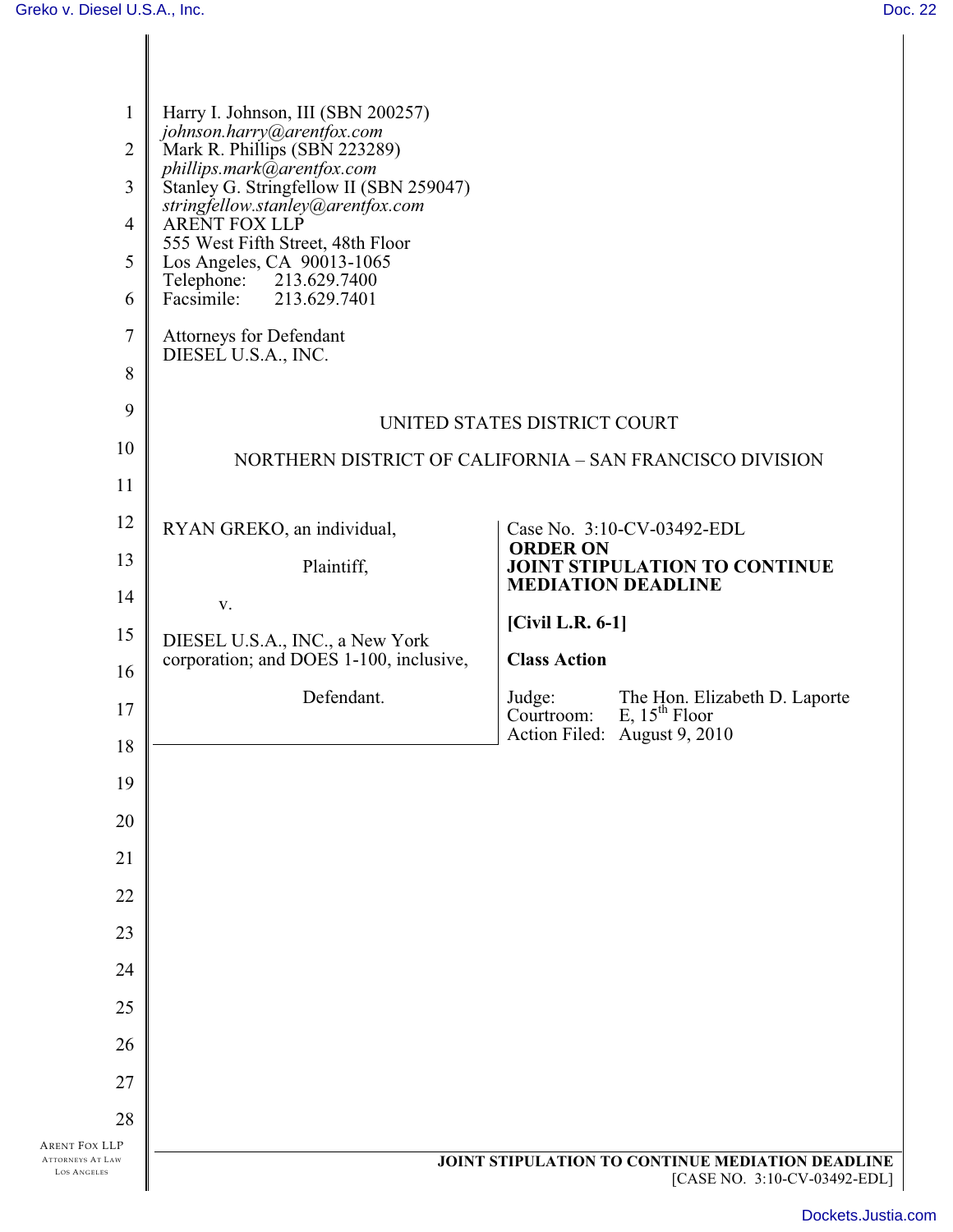| $\mathbf{1}$                                     | <b>STIPULATION</b>                                                                                  |  |  |
|--------------------------------------------------|-----------------------------------------------------------------------------------------------------|--|--|
| $\mathbf{2}$                                     | Plaintiff Ryan Greko ("Plaintiff") and defendant Diesel U.S.A., Inc. ("Defendant")                  |  |  |
| 3                                                | (Plaintiff and Defendant are referred to hereafter as the "Parties"), through their respective      |  |  |
| $\overline{4}$                                   | counsel of record hereby stipulate to the following in accordance with Civil Local Rule 6-1:        |  |  |
| 5                                                | WHEREAS, on December 7, 2010, the Parties filed a Joint Rule 26(f) Report and Case                  |  |  |
| 6                                                | Management Statement, wherein they jointly agreed and stipulated to completing mediation of         |  |  |
| $\tau$                                           | the case by May 29, 2011;                                                                           |  |  |
| $8\,$                                            | WHEREAS, on December 20, 2010, this Court issued a Case Management and Pretrial                     |  |  |
| 9                                                | Order for Jury Trial, wherein this Court noted that the Parties had stipulated to private mediation |  |  |
| 10                                               | to occur by May 29, 2011;                                                                           |  |  |
| 11                                               | WHEREAS, the Parties initially scheduled a mediation of Plaintiff's claims on June 8,               |  |  |
| 12                                               | 2011, before Judge Edward A. Infante (Ret.);                                                        |  |  |
| 13                                               | WHEREAS, on April 22, 2011, the Parties filed a Joint Stipulated Request for Order                  |  |  |
| 14                                               | Continuing All Scheduled Dates and [Proposed] Order with this Court to continue all scheduled       |  |  |
| 15                                               | dates under the Court's December 20, 2010 Case Management and Pretrial Order for Jury Trial,        |  |  |
| 16                                               | but omitted any reference to continuation of the Parties' previous agreement and stipulation to     |  |  |
| 17                                               | complete mediation by May 29, 2011;                                                                 |  |  |
| 18                                               | WHEREAS, on April 26, 2011, this Court signed the Order on Stipulated Request to                    |  |  |
| 19                                               | Continue All Scheduled Dates, which Order did not include any reference to continuing the           |  |  |
| 20                                               | Parties' previous agreement and stipulation to complete mediation by May 29, 2011;                  |  |  |
| 21                                               | WHEREAS, the Parties are currently opposing each other in a class action lawsuit also in            |  |  |
| 22                                               | the Northern District of California, Ryan Greko v. Diesel U.S.A., Inc., Case No. 3:10-CV-02576-     |  |  |
| 23                                               | RS, before Judge Richard Seeborg;                                                                   |  |  |
| 24                                               | WHEREAS, the Parties are currently awaiting Judge Seeborg's ruling on Defendant's                   |  |  |
| 25                                               | Motion for Summary Judgment and Plaintiff's Motion for Class Certification, neither of which        |  |  |
| 26                                               | the Parties expect to receive before June 8, 2011;                                                  |  |  |
| 27                                               | WHEREAS, the Parties are contemplating mediation of the class action case, as well;                 |  |  |
| 28                                               | WHEREAS, the Parties, to minimize costs, desire to combine mediation of the class                   |  |  |
| Arent Fox LLP<br>ATTORNEYS AT LAW<br>LOS ANGELES | $-1-$<br>JOINT STIPULATION TO CONTINUE MEDIATION DEADLINE<br>[CASE NO. 3:10-CV-03492-EDL]           |  |  |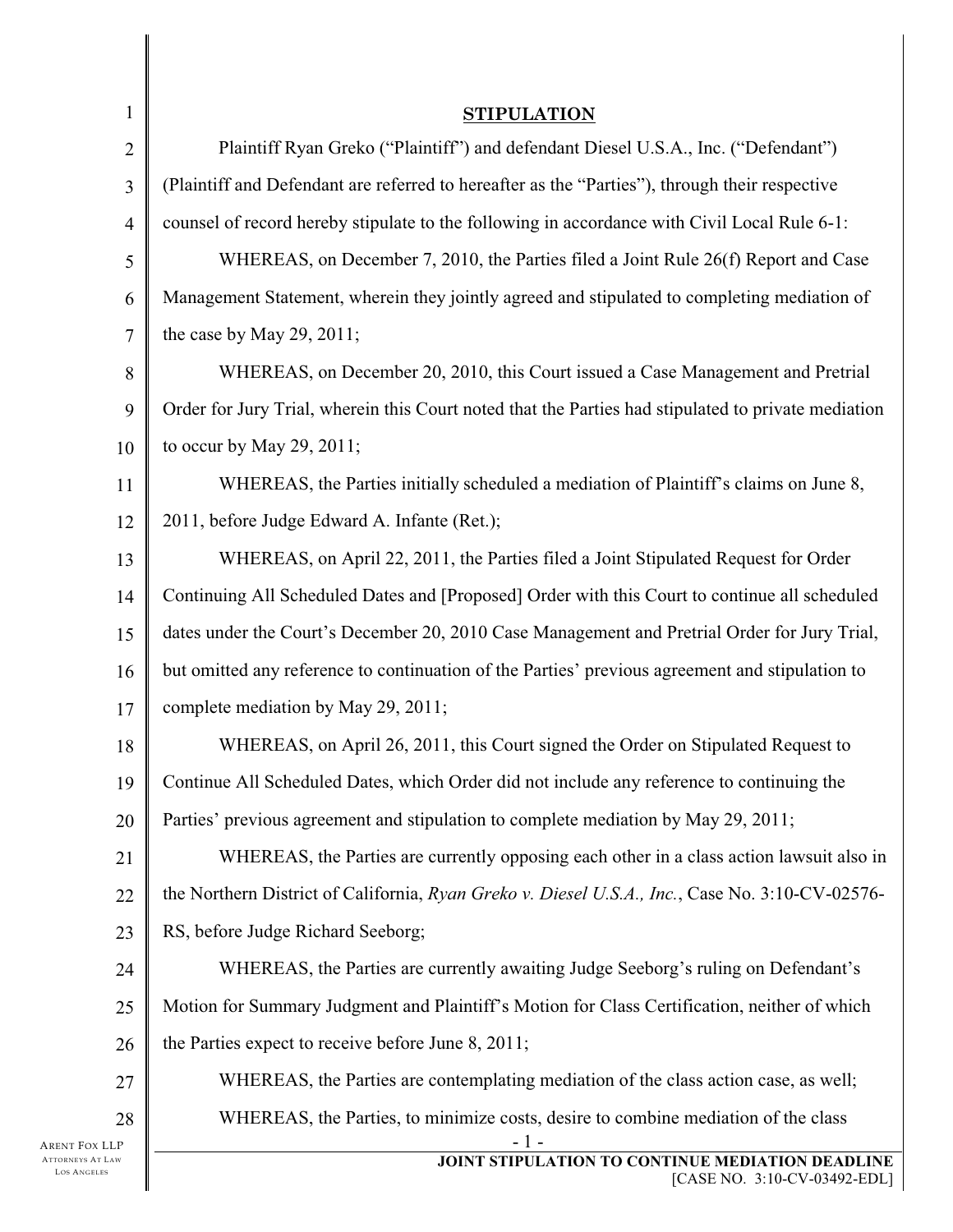$\mathbf{1}$ 

action case with the present matter;

| $\overline{2}$                         | WHEREAS, in light of the potential impact Judge Seeborg's rulings on Defendant's                 |
|----------------------------------------|--------------------------------------------------------------------------------------------------|
| $\mathfrak{Z}$                         | Motion for Summary Judgment and Plaintiff's Motion for Class Certification will have on the      |
| $\overline{4}$                         | mediation of the class action case, the Parties jointly agreed to re-schedule the mediation with |
| $\mathfrak s$                          | Judge Infante for August 31, 2011 in order to increase the likelihood of the Parties receiving a |
| 6                                      | ruling on these respective motions prior to engaging in mediation of the class action case;      |
| $\tau$                                 | WHEREAS, continuing the mediation to August 31, 2011 will not affect any of the                  |
| $8\,$                                  | presently-scheduled dates under the April 26, 2011 Order on Stipulated Request to Continue All   |
| 9                                      | <b>Scheduled Dates;</b>                                                                          |
| 10                                     | WHEREAS, the Parties have initiated informal discussions to see if they can settle this          |
| 11                                     | matter prior to the August 31, 2011 mediation date; and                                          |
| 12                                     | WHEREAS, the counsel of record for both Parties have expressly agreed to the filing of           |
| 13                                     | this Joint Stipulation with their respective electronic signatures.                              |
| 14                                     | $\frac{1}{2}$                                                                                    |
| 15                                     | $\frac{1}{2}$                                                                                    |
| 16                                     | $\frac{1}{2}$                                                                                    |
| 17                                     | $\frac{1}{2}$                                                                                    |
| 18                                     | $\frac{1}{2}$                                                                                    |
| 19                                     | $\frac{1}{2}$                                                                                    |
| 20                                     | / / /                                                                                            |
| 21                                     | $\frac{1}{2}$                                                                                    |
| 22                                     | $\frac{1}{2}$                                                                                    |
| 23                                     | $\frac{1}{2}$                                                                                    |
| 24                                     | $\frac{1}{2}$                                                                                    |
| 25                                     | $\frac{1}{2}$                                                                                    |
| 26                                     | $\frac{1}{2}$                                                                                    |
| 27                                     | $\frac{1}{2}$                                                                                    |
| 28                                     | $\frac{1}{2}$                                                                                    |
| ARENT FOX LLP                          | $-2-$                                                                                            |
| <b>ATTORNEYS AT LAW</b><br>LOS ANGELES | JOINT STIPULATION TO CONTINUE MEDIATION DEADLINE<br>[CASE NO. 3:10-CV-03492-EDL]                 |